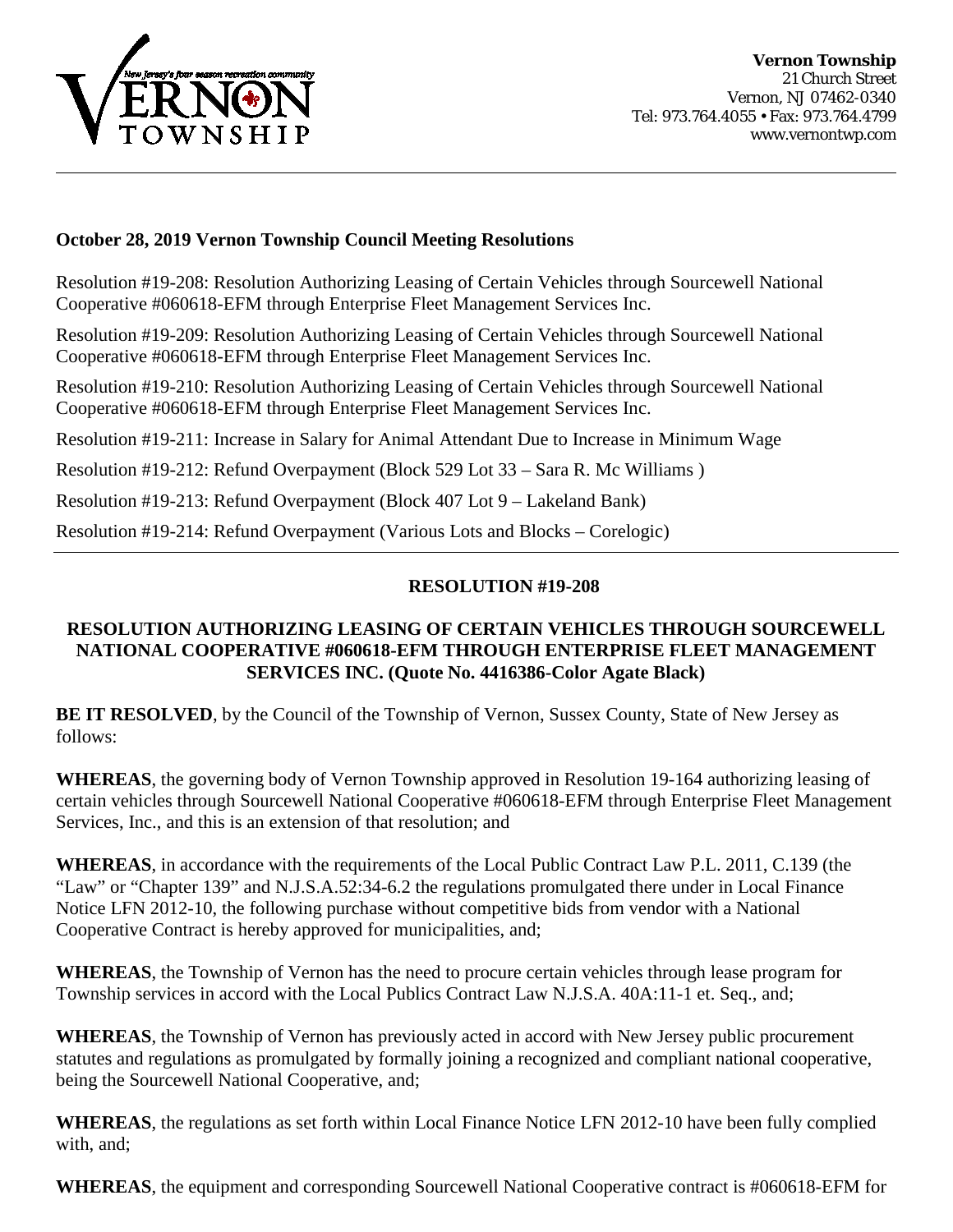Enterprise Fleet Management Services Inc.; and

**WHEREAS**, the cost savings determination as required under LFN 2012-10 is the cost of contract as there is currently no cooperative lease program in effect under the New Jersey Division of Purchase and Property; and

**WHEREAS**, the quoted cost under the Sourcewell National contract \$43,409.76 (Quote No. 4416386); and

**WHEREAS**, that the governing body of Vernon Township pursuant to NJAC 5:30-5.5(b) (the certification of available funds), states that the Chief Finance Officer shall either certify the full maximum amount against the budget at the time the contract is awarded, or no contract amount shall be chargeable or certified until such time as the goods or services are ordered or otherwise called for prior to placing the order, and a certification of availability of funds is made by the Chief Finance Officer; and

**NOW THEREFORE BE IT RESOLVED THAT**, the Business Administrator is hereby directed to effectuate the contract with Enterprise Fleet Management Services Inc. under Sourcewell contract #060618-EFM in accord with the provisions of the tenets as established within 40A:11-1 et seq.

# **RESOLUTION #19-209**

## **RESOLUTION AUTHORIZING LEASING OF CERTAIN VEHICLES THROUGH SOURCEWELL NATIONAL COOPERATIVE #060618-EFM THROUGH ENTERPRISE FLEET MANAGEMENT SERVICES INC. (Quote No. 4416399 Color-Medium Titanium Metallic)**

**BE IT RESOLVED**, by the Council of the Township of Vernon, Sussex County, State of New Jersey as follows:

**WHEREAS**, the governing body of Vernon Township approved in Resolution 19-164 authorizing leasing of certain vehicles through Sourcewell National Cooperative #060618-EFM through Enterprise Fleet Management Services, Inc., and this is an extension of that resolution; and

**WHEREAS**, in accordance with the requirements of the Local Public Contract Law P.L. 2011, C.139 (the "Law" or "Chapter 139" and N.J.S.A.52:34-6.2 the regulations promulgated there under in Local Finance Notice LFN 2012-10, the following purchase without competitive bids from vendor with a National Cooperative Contract is hereby approved for municipalities, and;

**WHEREAS**, the Township of Vernon has the need to procure certain vehicles through lease program for Township services in accord with the Local Publics Contract Law N.J.S.A. 40A:11-1 et. Seq., and;

**WHEREAS**, the Township of Vernon has previously acted in accord with New Jersey public procurement statutes and regulations as promulgated by formally joining a recognized and compliant national cooperative, being the Sourcewell National Cooperative, and;

**WHEREAS**, the regulations as set forth within Local Finance Notice LFN 2012-10 have been fully complied with, and;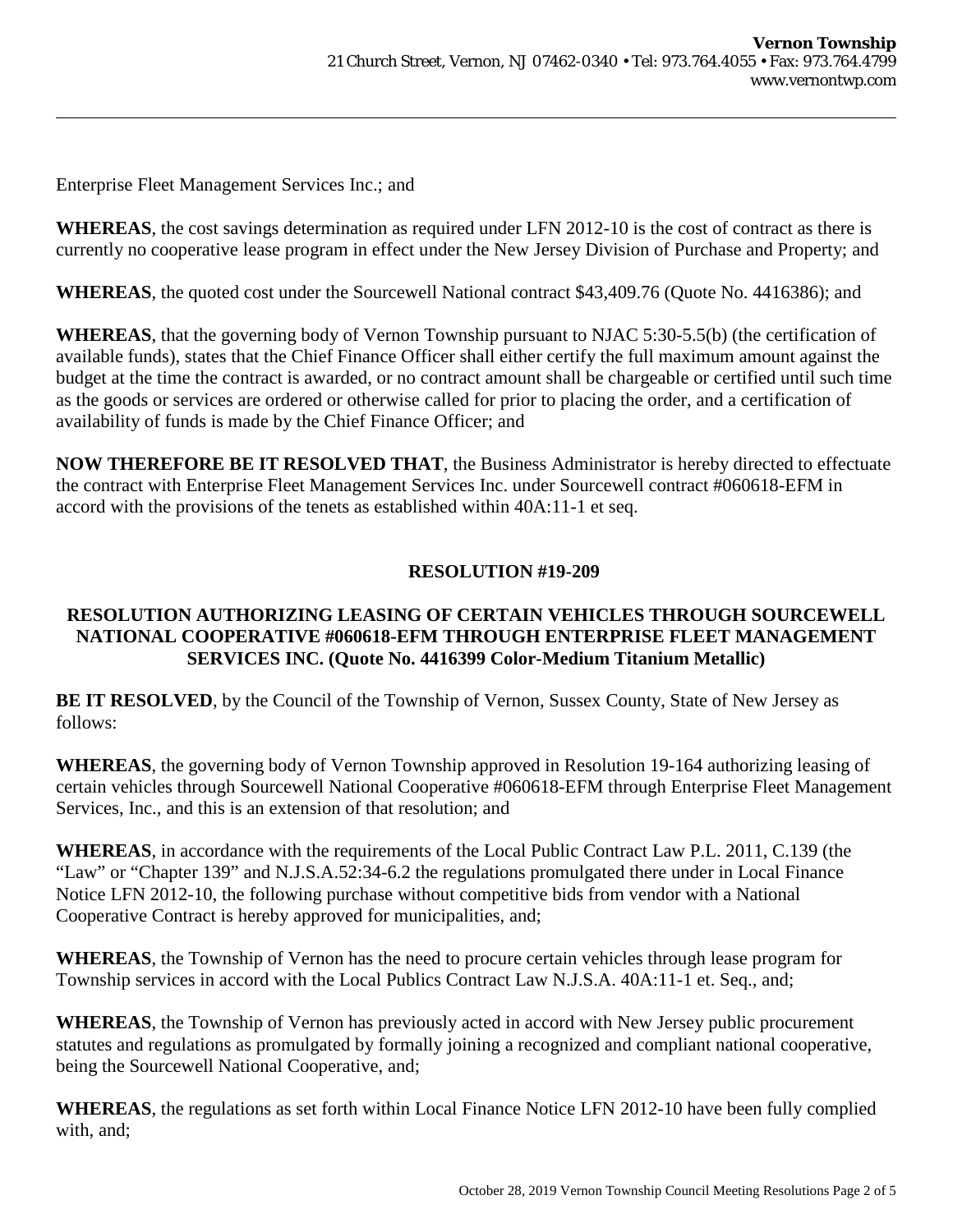**WHEREAS**, the equipment and corresponding Sourcewell National Cooperative contract is #060618-EFM for Enterprise Fleet Management Services Inc.; and

**WHEREAS**, the cost savings determination as required under LFN 2012-10 is the cost of contract as there is currently no cooperative lease program in effect under the New Jersey Division of Purchase and Property; and

**WHEREAS**, the quoted cost under the Sourcewell National contract \$39,340.80 (Quote No. 4416399); and

**WHEREAS**, that the governing body of Vernon Township pursuant to NJAC 5:30-5.5(b) (the certification of available funds), states that the Chief Finance Officer shall either certify the full maximum amount against the budget at the time the contract is awarded, or no contract amount shall be chargeable or certified until such time as the goods or services are ordered or otherwise called for prior to placing the order, and a certification of availability of funds is made by the Chief Finance Officer; and

**NOW THEREFORE BE IT RESOLVED THAT**, the Business Administrator is hereby directed to effectuate the contract with Enterprise Fleet Management Services Inc. under Sourcewell contract #060618-EFM in accord with the provisions of the tenets as established within 40A:11-1 et seq.

# **RESOLUTION #19-210**

## **RESOLUTION AUTHORIZING LEASING OF CERTAIN VEHICLES THROUGH SOURCEWELL NATIONAL COOPERATIVE #060618-EFM THROUGH ENTERPRISE FLEET MANAGEMENT SERVICES INC. (Two (2) of Quote No. 4416348- Color Oxford White)**

**BE IT RESOLVED**, by the Council of the Township of Vernon, Sussex County, State of New Jersey as follows:

**WHEREAS**, the governing body of Vernon Township approved in Resolution 19-164 authorizing leasing of certain vehicles through Sourcewell National Cooperative #060618-EFM through Enterprise Fleet Management Services, Inc., and this is an extension of that resolution; and

**WHEREAS**, in accordance with the requirements of the Local Public Contract Law P.L. 2011, C.139 (the "Law" or "Chapter 139" and N.J.S.A.52:34-6.2 the regulations promulgated there under in Local Finance Notice LFN 2012-10, the following purchase without competitive bids from vendor with a National Cooperative Contract is hereby approved for municipalities, and;

**WHEREAS**, the Township of Vernon has the need to procure certain vehicles through lease program for Township services in accord with the Local Publics Contract Law N.J.S.A. 40A:11-1 et. Seq., and;

**WHEREAS**, the Township of Vernon has previously acted in accord with New Jersey public procurement statutes and regulations as promulgated by formally joining a recognized and compliant national cooperative, being the Sourcewell National Cooperative, and;

**WHEREAS**, the regulations as set forth within Local Finance Notice LFN 2012-10 have been fully complied with, and;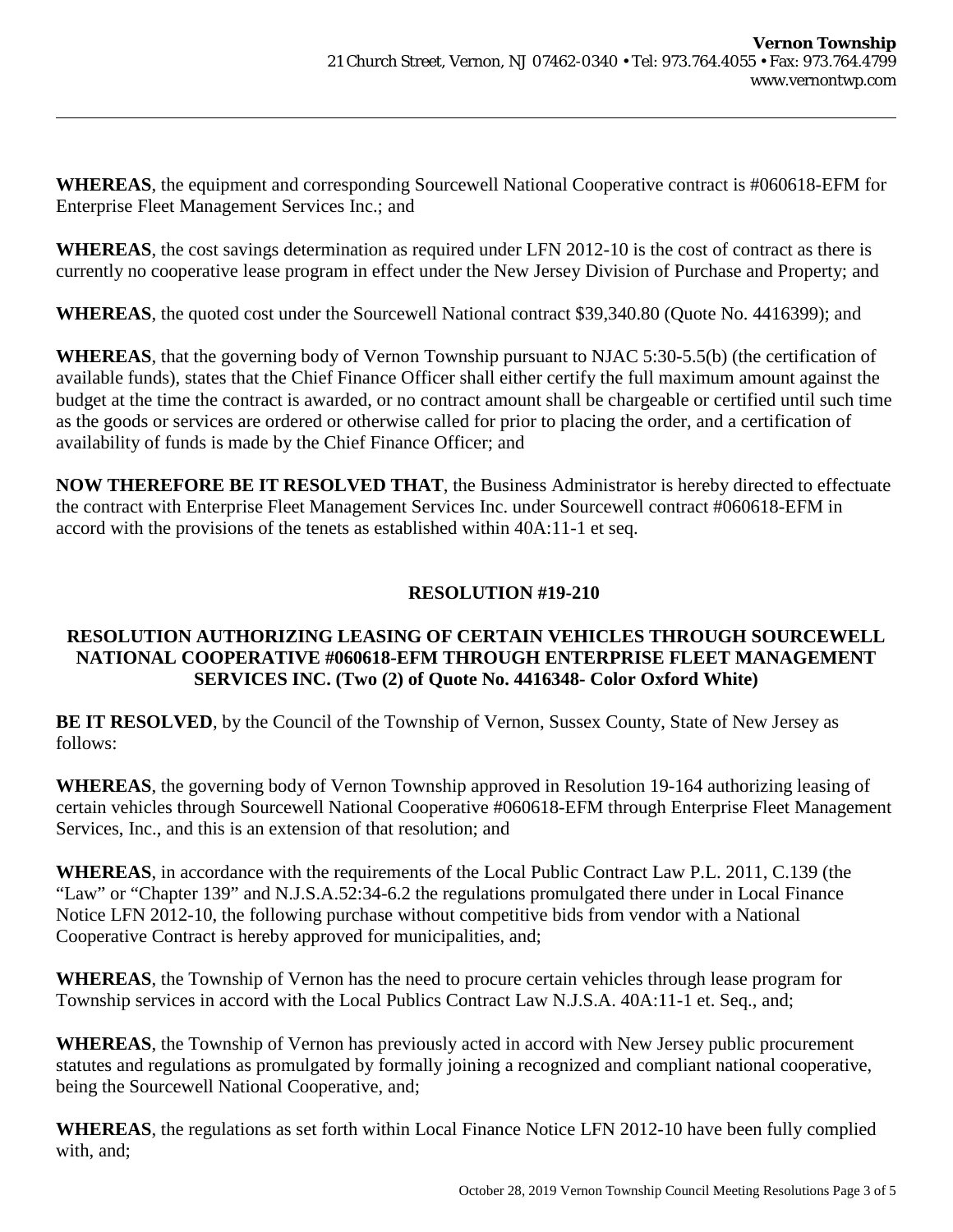**WHEREAS**, the equipment and corresponding Sourcewell National Cooperative contract is #060618-EFM for Enterprise Fleet Management Services Inc.; and

**WHEREAS**, the cost savings determination as required under LFN 2012-10 is the cost of contract as there is currently no cooperative lease program in effect under the New Jersey Division of Purchase and Property; and

**WHEREAS**, the quoted cost under the Sourcewell National contract \$88,908.48 (Quote No. 4416348); and

**WHEREAS**, that the governing body of Vernon Township pursuant to NJAC 5:30-5.5(b) (the certification of available funds), states that the Chief Finance Officer shall either certify the full maximum amount against the budget at the time the contract is awarded, or no contract amount shall be chargeable or certified until such time as the goods or services are ordered or otherwise called for prior to placing the order, and a certification of availability of funds is made by the Chief Finance Officer; and

**NOW THEREFORE BE IT RESOLVED THAT**, the Business Administrator is hereby directed to effectuate the contract with Enterprise Fleet Management Services Inc. under Sourcewell contract #060618-EFM in accord with the provisions of the tenets as established within 40A:11-1 et seq.

# **RESOLUTION #19-211**

## **INCREASE IN SALARY FOR ANIMAL ATTENDANT DUE TO INCREASE IN MINIMUM WAGE**

**WHEREAS,** Ordinance #19-08, amended salary ranges for non-union full time and part time employees; and

**WHEREAS,** the minimum wage in the State of New Jersey will increase to \$11.00 per hour on January 1, 2020;

**WHEREAS,** the increase in the minimum wage on January 1, 2020 will affect the salary of the animal attendant position;

**NOW, THEREFORE, BE IT RESOLVED,** by the Township Council of the Township of Vernon, County of Sussex, State of New Jersey that the following person(s) be compensated at the annual salary or wage, beginning January 1, 2020.

| Position                | Name    | 2019 Base Salary |
|-------------------------|---------|------------------|
| <b>Animal Attendant</b> | Martino | $$11.00$ per hr  |